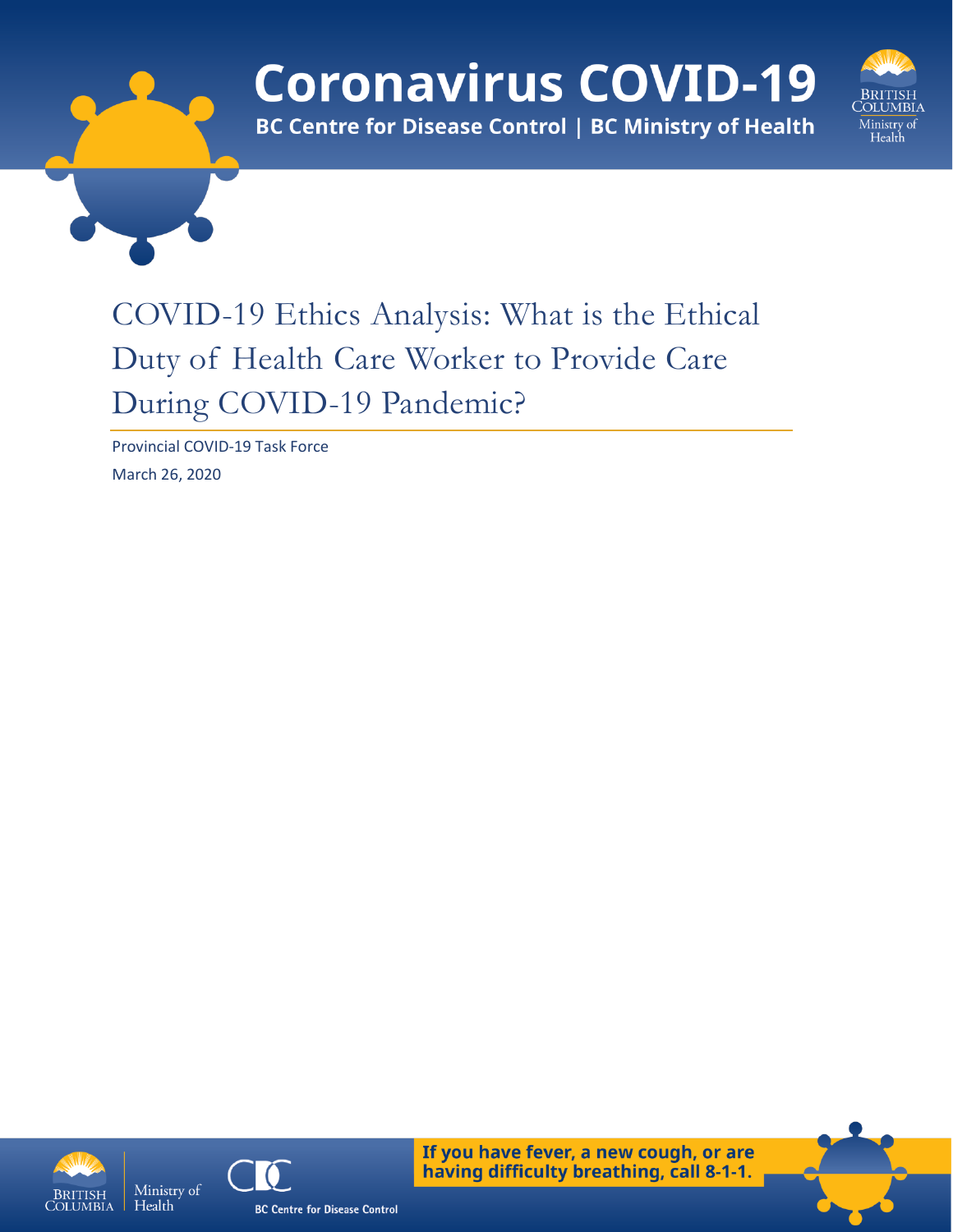## Introduction

The COVID-19 pandemic presents a number of significant ethical issues regarding safety for healthcare personnel (HCP). Some HCP may be concerned that if they become infected themselves, they in turn may infect patients, their co-workers, as well as their own family members and children. These HCP are caught at a difficult intersection: navigating these fears with their ethical sense of duty to patients and to society, and their sense of solidarity with fellow HCP.

This discussion focuses on the HCP's ethical duty of care in circumstances where there is a risk of harm to their own person. As such, a key ethical question related to duty of care during COVID-19 is:

● **How should HCP and organizations approach the ethical duty to care in the context of the COVID-19 pandemic?**

Since the degree of potential harm to HCP can include serious morbidity and death, it is necessary to consider the degree to which HCP have an ethical duty to care and the circumstances under which that duty can be discharged. **The analysis does not, however, consider any legal or professional (i.e. regulatory and college) aspects.**

## Facts & Relevant Information

 $\overline{a}$ 

HCP are bound by an ethic of care which dictates that patients' well-being should be primary<sup>1</sup>.. Simultaneously, HCP are also bound by competing relational obligations such as parenting duties and other compulsory caregiving commitments. Tensions between these multiple realms of responsibility may be irreconcilable.

The ethical foundations of the duty to care are grounded in several ethical principles—primarily, the principle of beneficence to patients and to the public. The ethical obligation also stems from three features:

- 1. The ability of HCP to provide effective care is greater than that of the general public and thus there is a greater obligation to provide this care.
- 2. HCP freely choose to enter into their professions and thus inherently assume some degree of risk when they choose their profession.
- 3. Health professions are legitimized by society on the basis of a social contract that expects they are available in times of emergency, such as the COVID-19 pandemic.

Thus, while it is the case that an ethical duty to care exists, the degree to which it holds in the

<sup>&</sup>lt;sup>1</sup> Ruderman, C., Tracy, C. S., Bensimon, C. M., Bernstein, M., Hawryluck, L., Shaul, R. Z., & Upshur, R. E. (2006). On pandemics and the duty to care: whose duty? who cares?. *BMC Medical Ethics*, *7*(1), 5.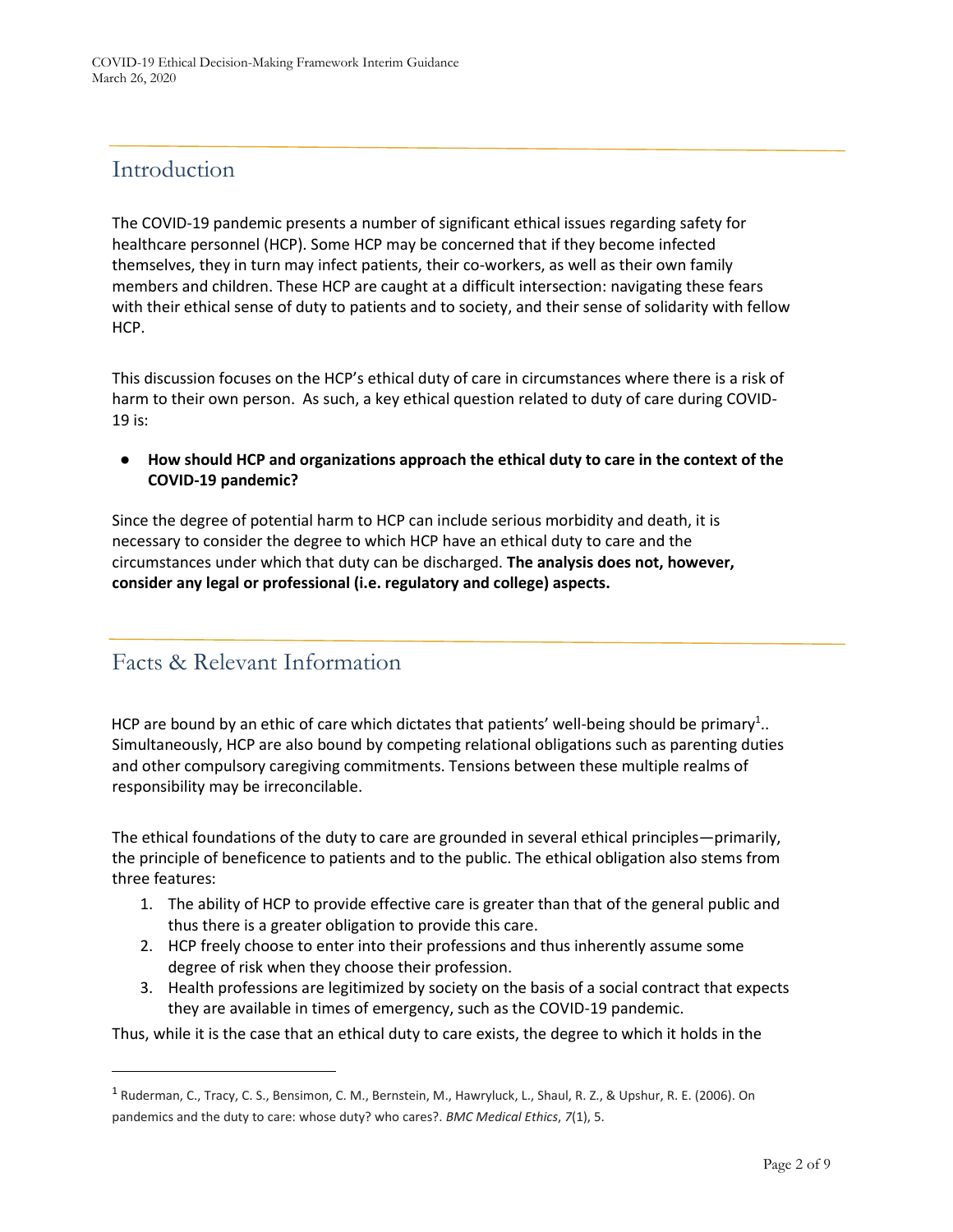$\overline{\phantom{a}}$ 

context of COVID-19, and the degree to which the duty extends to all healthcare activities, exists in relation to the facts about what is currently known about COVID-19. Accurate assessment of the facts, and assumptions, based on the best available information, are crucial in any analysis of the duties of HCP.

The importance of grappling with the notion of discharging the duty of care illuminates the balance on which HCP should weigh any immediate benefits to an individual patient *with their ability to care for patients in the future*<sup>2</sup> *.* 

#### **Actual and assumed facts regarding the COVID-19 pandemic:**

- COVID-19 is currently understood to be highly infective and easily transmittable from person to person through droplet and contact spread.
- The transmission of COVID-19 is primary through droplet spread<sup>3</sup>. Some healthcare activities and procedures may also generate aerosols composed of particles suspended in air (e.g. CPR before intubation)<sup>4</sup>. Appropriate PPE has been defined for both droplet and airborne risks. Appropriate PPE is considered an effective risk mitigating strategy when used properly. Thus, in the absence of appropriate PPE, or in cases of improper PPE use, HCP face heightened risks of harm to their person.
- Some HCPs engage more frequently in the provision of patient care that poses higher risks to their personal safety. The process of caring for severe COVID-19 patients and performing AGPs in this group presents an increased risk of infection to healthcare workers.
- Some HCPs may face increased personal risks in relation to COVID-19 (e.g. those who are older adults with comorbidities). HCP with personal characteristics where COVID-19 is known to cause substantial harm (including death), face greater risks of harm.
- There are key sectors of the healthcare system (e.g. acute and critical care HCP, specialty services), where losses of HCP due to COVID-19 would substantially disrupt the ability of the healthcare system to respond to the COVID outbreak. The impact of such disruptions would thus impair the ability of the healthcare system to care for all types of future patients, including those with COVID-19 infections.

<sup>4</sup> Brewster, Chrimes, Do et al. (2020) noted the following AGPs: coughing/sneezing, NIV or PPV with inadequate seal, HFNP, delivery of nebulized medications via simple face mask, CPR prior to intubation, tracheal suction, tracheal extubation (see Table 1).

<sup>&</sup>lt;sup>2</sup> See: Ruderman, C., Tracy, C. S., Bensimon, C. M., Bernstein, M., Hawryluck, L., Shaul, R. Z., & Upshur, R. E. (2006). On pandemics and the duty to care: whose duty? who cares?. *BMC Medical Ethics*, *7*(1), 5.

<sup>&</sup>lt;sup>3</sup> See: Brewster, D., Chrimes, N., Do, T. et al. (2020). Consensus statement: Safe airway society principles of airway management and tracheal intubation specific to the COVID-19 adult patient group. *Medical Journal of Australia*. (Published online 15 March 2020. Available[: https://www.mja.com.au/journal/2020/212/10/consensus-statement](https://www.mja.com.au/journal/2020/212/10/consensus-statement-safe-airway-society-principles-airway-management-and)[safe-airway-society-principles-airway-management-and\)](https://www.mja.com.au/journal/2020/212/10/consensus-statement-safe-airway-society-principles-airway-management-and)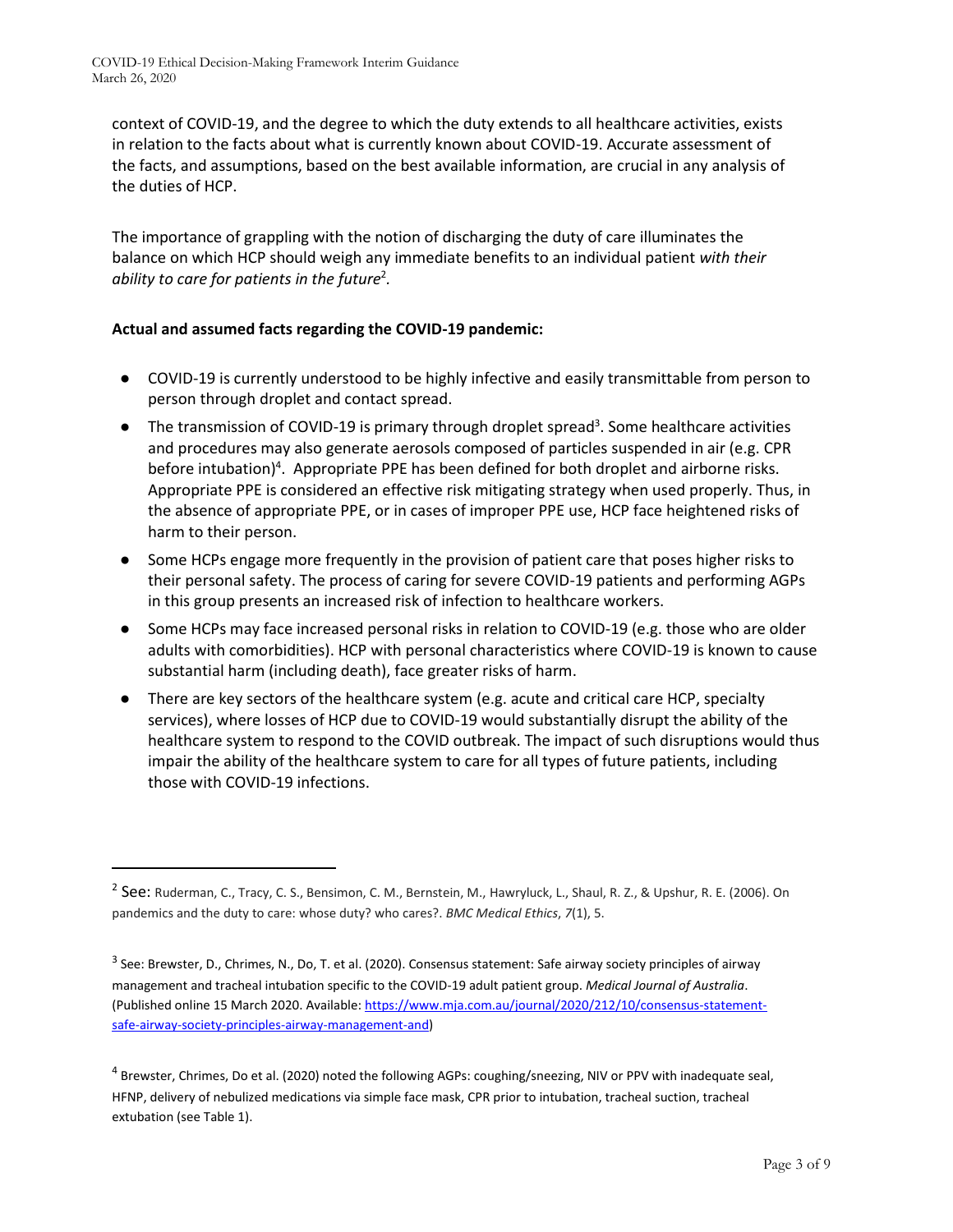COVID-19 Ethical Decision-Making Framework Interim Guidance March 26, 2020

● As is currently understood about the COVID-19 virus, the probability of spread is also very high if not contained. Thus, the risk of harm to the society is high and needs to be factored into any ethical response.

#### **Limits to ethical duty to care**

HCP have an ethical duty to provide care, even when it involves potential exposure to some risk of harm5. However, when individual HCP face certain and significant harm to their person—such as may be the case in performing some healthcare activities without appropriate PPE—that duty may be discharged.

In the context of COVID-19, each individual HCP must bear the burden of justifying whether their duty to care is discharged. This justification must be clear and robust in order to avoid the dissolution of the generally high regard that society holds for HCP and continuation of the trust and respect of such relationships. Thus HCP must justify any discharge of their ethical duty to care in relation to:

- a) their participation in a *specific* patient care activity (or activities) that pose intolerable and unmitigable risk of certain and significant harm; and,
- b) their own unique personal circumstances.

For example, some HCP may themselves fit within higher risk categories where COVID-19 is known to cause particular harms including death (e.g. those who are immune compromised, frail older adults) and thus may face both certain and significant harms if they engage in particular healthcare activities where the risks of harm cannot be mitigated (e.g. aerosol-generating procedures (AGPs) for a person with known COVID-19 without adequate PPE). In such a scenario, if the HCP has no available strategy to effectively mitigate the exposure to COVID-19, they can defensibly discharge their duty to provide that *particular activity* of care.

## Ethical Analysis

 $\overline{a}$ 

The ethical analysis and recommendations in this document follows the *BC COVID-19 Ethical Decision-Making Framework (EDMF): Interim Guidance*.

This EDMF reflects the core ethical principles of public health ethics: respect; the harm principle; fairness; consistency; least coercive and restrictive means; working together; reciprocity; proportionality; flexibility; and procedural justice.

#### *Values grounding an ethical duty to care and the circumstances under which that duty is discharged*

<sup>&</sup>lt;sup>5</sup> See: Damery, S., Draper, H., Wilson, S et al. (2010). Healthcare workers' perceptions of the duty to work during an influenza pandemic. *J Med Ethics, 36*: 12-18. doi:10.1136/jme.2009.032821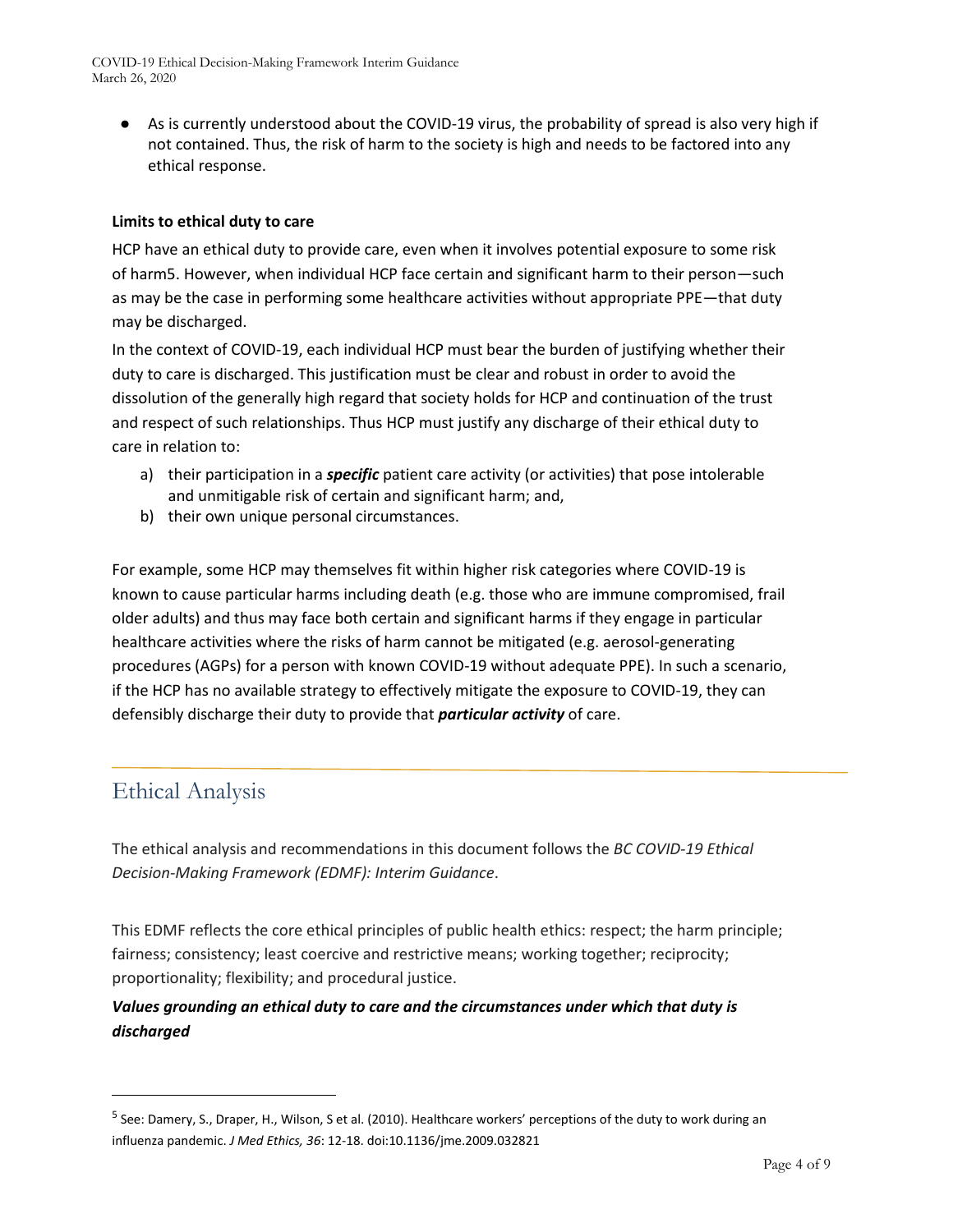COVID-19 Ethical Decision-Making Framework Interim Guidance March 26, 2020

- **Reciprocity**
	- o If HCP are asked to take increased risks, or face increased/disproportionate burdens, they should be supported in doing so, and the risks and burdens should be mitigated as far as possible. When these risks cannot be mitigated, the safety of HCP must be carefully considered and prioritized in order to preserve the future functioning of the healthcare system.
	- $\circ$  Giving clear guidance on the ethical duty to care—including the circumstances under which the duty to care is defensibly and justifiably discharged in the context of risks to personal safety—is predominantly supported by the principle of reciprocity and for the careful consideration of HCPs' safety. This guidance is also supported by the harm principle (i.e. the right of society to protect itself from harm) as widespread and significant harms to HCP (including deaths) threatens the functioning of the whole healthcare system and the care of future patients.
- **Respect**
	- o Treat colleagues with kindness, care, and compassion
	- $\circ$  Communicate in an informed, thoughtful way
	- $\circ$  Each individual HCP must bear the burden of justifying whether their ethical duty to care is discharged
- **The Harm Principle (public safety):**
	- $\circ$  A society has a right to protect itself from harm, real or threatened. The government is justified in intervening and possibly impinging on the rights of individuals to protect the community from harm.
- **Duty to care** 
	- $\circ$  Accepting the professional role as HCP in the context of a public healthcare system means accepting the responsibility to put the interests of patients and the public ahead of the HCP's personal interests to a reasonable extent. This duty would be overridden only when the risk of harm to a HCP's person is certain, significant, and cannot be adequately mitigated. The responsibility arises from multiple sources including:
		- The public investment in the education and training of HCP, through subsidized and supported opportunities for professional education and training
		- Special status for governance and oversight of professional practice through healthcare professional organizations
		- The relative power differential between patients and HCP, where patients must trust HCP to meet patient needs–creating a fiduciary responsibility on the part of the HCP
- **Fairness** 
	- $\circ$  HCP each consider the circumstances under which their ethical duty to care may be defensibly discharged in the context of threats to HCPs' personal safety in order to ensure they remain alive and remain able to care for future patients. This crucial consideration reflects the principle of fairness for future patient populations and for the healthcare system more broadly.
- **Proportionality**
	- o Measures implemented, especially restrictive ones, should be proportionate to and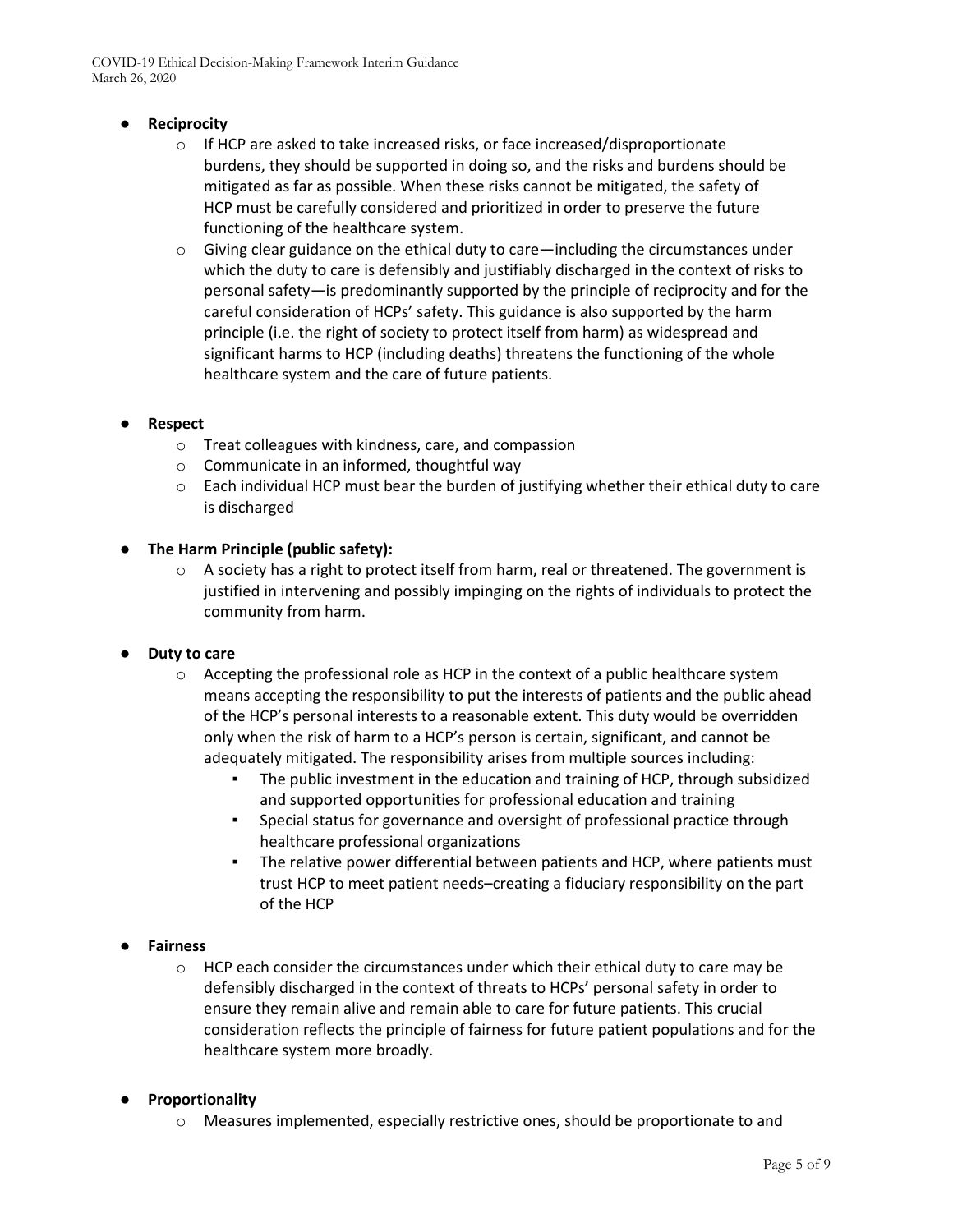commensurate with the level of threat and risk.

o Where limits and restrictions are placed on patient care activities due to intolerable and unmitigable risks to HCPs' persons, these decisions should be communicated clearly and transparently. Especially restrictive limits should be proportionate to the risk HCPs actually face.

#### ● **Least Coercive and Restrictive Means**

- o Any infringements on personal rights and freedoms must be carefully considered, and the least restrictive or coercive means must be sought.
- **Working together**
	- $\circ$  Cooperation is essential to this international threat between individual citizens, health regions, provinces, and nations.
- **Procedural Justice**
	- $\circ$  There will be accountability to a fair and transparent process throughout the planning and implementation of managing COVID-19. Reflects the best available evidence, and ensures assumptions made are well grounded and defensible.

### Recommendations

This section is organized for three groups: individual HCP, organizational-level leaders, and system-level leaders

#### *Individual HCP*

- 1. HCP should acknowledge their ethical duty to provide care and understand that this duty remains even when it involves potential exposure to some risk of harm.
- 2. Each individual HCP should determine their obligation and willingness to provide care in contexts where they are exposed to risk of COVID-19 infection based on:
	- a. The HCP's participation in a *specific* patient care activity (or activities) that pose risk; and,
	- b. their own unique personal circumstances
- 3. When a HCP faces certain and significant harm to their person, such as may be the case in the situations such as the absence of adequate PPE, they may consider their usual duty to provide care met; it would be reasonable to see any service that includes risk beyond this point as voluntary.
- 4. For HCP who fit within higher risk categories where COVID-19 is known to cause particular harms including death, if the HCP has no available strategy to effectively mitigate the exposure to COVID-19, it would be reasonable for that provider not to provide that *particular activity* of care.
- 5. If an individual HCP is unwilling to accept the responsibility to provide care based on the balancing of their value commitments and weighing their personal circumstances, they should: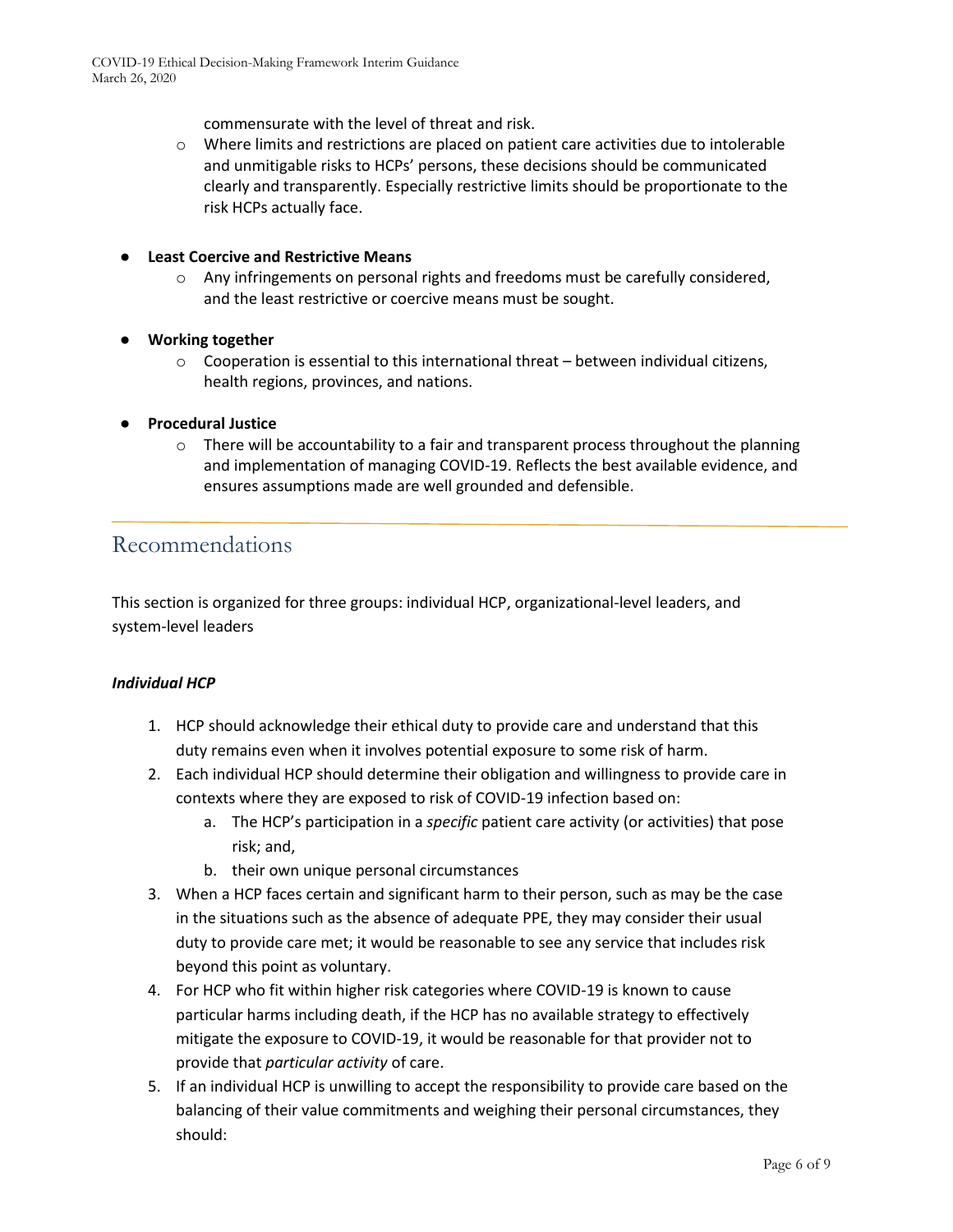- a. Work with/support their supervisors or appropriate colleagues such that there can be a further effort towards meeting any of their unmet needs, and
- b. Find alternatives to support patients and the system that allow them to balance their value commitments

#### *Organization-level leaders (e.g. Hospitals)*

- 1. Organizations representing HCP should give clear indication to what standard of care is expected of their members in the event of a pandemic<sup>6</sup>. As discharging the ethical duty to care is almost never an absolute discharge, organizations and HCP should collaborate closely to examine activities that pose potential risks of harm to HCP. To the greatest extent possible, examinations of risk should consider all the available evidence and should be re-examined when new facts become available. In some circumstances, organizations may collectively endorse the discharge of a particular duty of care. These decisions must be communicated transparently and openly in order to preserve trust in HCP and in order to demonstrate respect for others.
- 2. Organizational leaders have an obligation to consider and recognize the power differentials and vulnerabilities that impact staff differently across the range of personnel who make up the healthcare workforce (e.g. care aides vs. physicians). The ethical duty to care that arises out of the special characteristics of health professions may justify greater expectations for certain HCP.
- 3. Provide health authorities with the following guidance:

 $\overline{a}$ 

- a. HCP have an ethical duty to provide care, even when it involves potential exposure to some risk of harm.
- b. However, when an individual HCP faces certain and significant harm to their person, such as may be the case in the absence of PPE, that duty may be discharged. This ethical duty is discharged *only* when the risk of harm to a HCP's person is certain, significant, and cannot be adequately mitigated.
- c. Willingness to work despite personal risk to themselves is a largely contextual and personal decision (e.g. caregiving duties for family members, unique personal health needs). Leaders should proactively and transparently explore this context by strategizing their workforce and seeking to identify those who face both the least and greatest risk from COVID-19.
- d. Health authorities should re-deploy HCP who are available and willing to work despite personal risk to areas of greater need, or to relieve higher risk individuals from exposure (See: Ethics SBAR Staffing models - in draft 21 Mar 2020). Should HCP's willingness to assume the risk of harm relate to any type of service (e.g. childcare, pet care) or incentive (e.g. additional compensation), ensure all HCP are offered options equally.

<sup>&</sup>lt;sup>6</sup> See: Ruderman, C., Tracy, C. S., Bensimon, C. M., Bernstein, M., Hawryluck, L., Shaul, R. Z., & Upshur, R. E. (2006). On pandemics and the duty to care: whose duty? who cares?. *BMC Medical Ethics*, *7*(1), 5.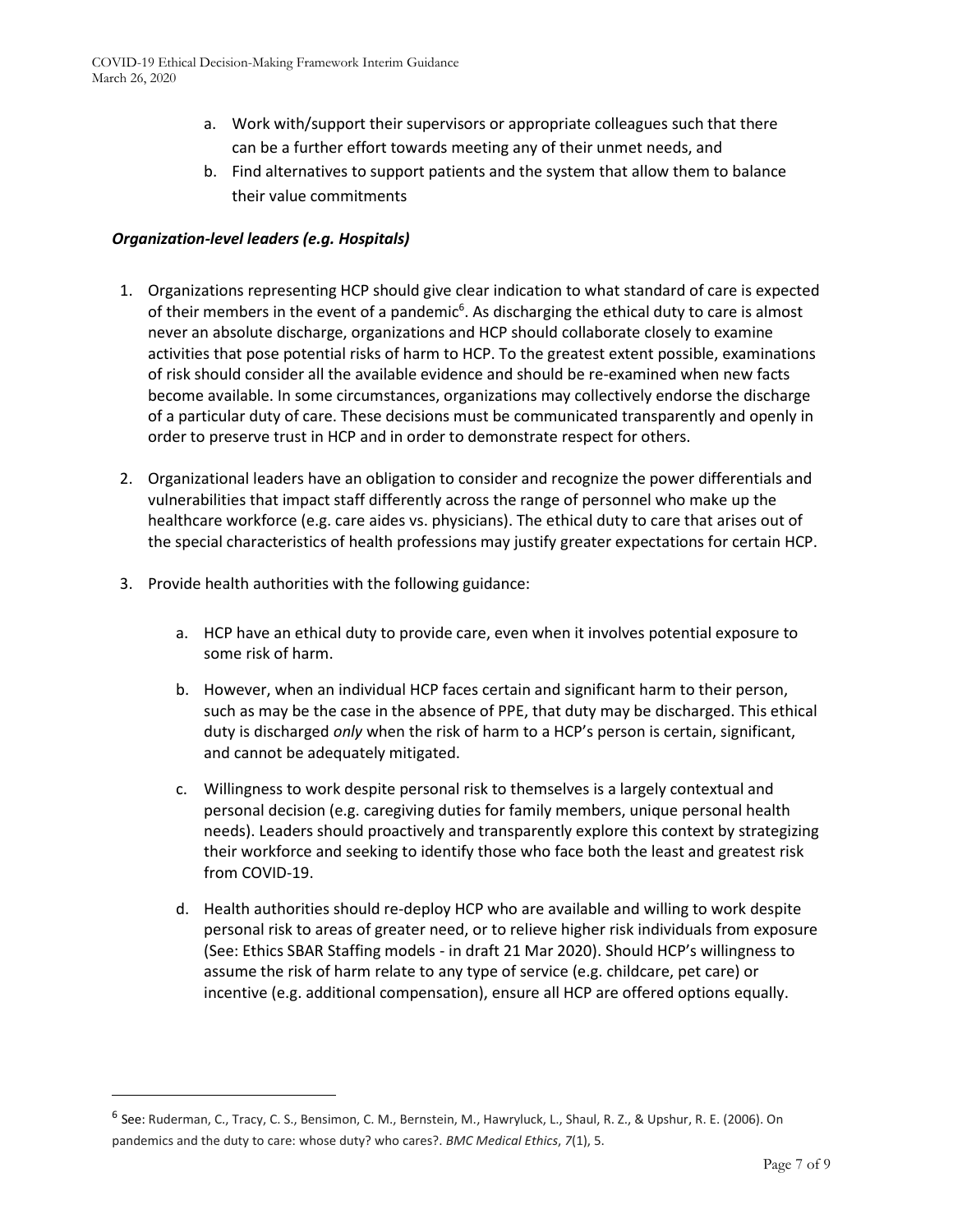- e. Any individual HCP who decides to continue to work, despite personal risks to themselves, should do so in a fully informed manner, and should not be pressured or coerced to do so.
	- i. The notion of discharging ethical duty of care—particularly in the context of risks to HCPs' personal safety—is important. Such importance illuminates the balance on which HCP should consider immediate benefits to an individual patient with t*heir ability to care for patients in the future.* As such, organizational and system-level leaders should consider whether there are particular care activities and/or specific services that will be temporarily suspended in the context of COVID-19 on the basis that they pose too great of a risk to HCP broadly and thus may threaten their ability to provide care in the future.
- 4. Respect for privacy and confidentiality is essential. As such, personal health or social information that may be disclosed during discussions between leaders and staff members must be confidential. Any form of public shaming or pressure should be avoided.
- 5. Governments and the healthcare sector should develop human resource strategies for communicable disease outbreaks that cover the diverse occupational roles, that are transparent in how individuals are assigned to roles in the management of an outbreak, and that are equally with respect to the distribution of risk among individuals and occupational categories<sup>7</sup>.

#### *System-level Leaders (e.g. Health Authorities, Provincial Governments)*

l

- 1. Specific criteria should be developed to establish what constitutes an acceptable reason for duty to be discharged. These criteria should be consistently and transparently applied and special attention paid to the harms to consistency if exceptions are allowed.
	- a. There should be provincial consistency in the application of these recommendations and criteria to uphold the values of *consistency* and *working together*.
- 2. The risks to HCP may extend beyond physical threats to their personal safety. Threats may also include psychological, mental, and emotional harms<sup>8</sup>. Senior decision-makers will have to make difficult decisions about staff assignment. To do so they need to have support of the highest levels of administration, including the Ministry of Health. Ethics consultation services are available to assist with this decision making, as required.
- 3. Disability insurance and death benefits must be available to staff and their families adversely affected while performing their duties recognize the need for additional benefits and protections for those HCP who are more vulnerable in the healthcare system.

<sup>&</sup>lt;sup>7</sup> See: Upshur, R., Faith, K., Gibson, J., Thompson, A., Tracy, C., Wilson, K., Singer, P. (2005). Stand on Guard for Thee. Ethical Considerations in Preparedness Planning for Pandemic Influenza. A report of the University of Toronto's Joint Centre for Bioethics, Pandemic Influenza Working Group.

<sup>&</sup>lt;sup>8</sup> See: Upshur, R., Faith, K., Gibson, J., Thompson, A., Tracy, C., Wilson, K., Singer, P. (2005). Stand on Guard for Thee. Ethical Considerations in Preparedness Planning for Pandemic Influenza. A report of the University of Toronto's Joint Centre for Bioethics, Pandemic Influenza Working Group.